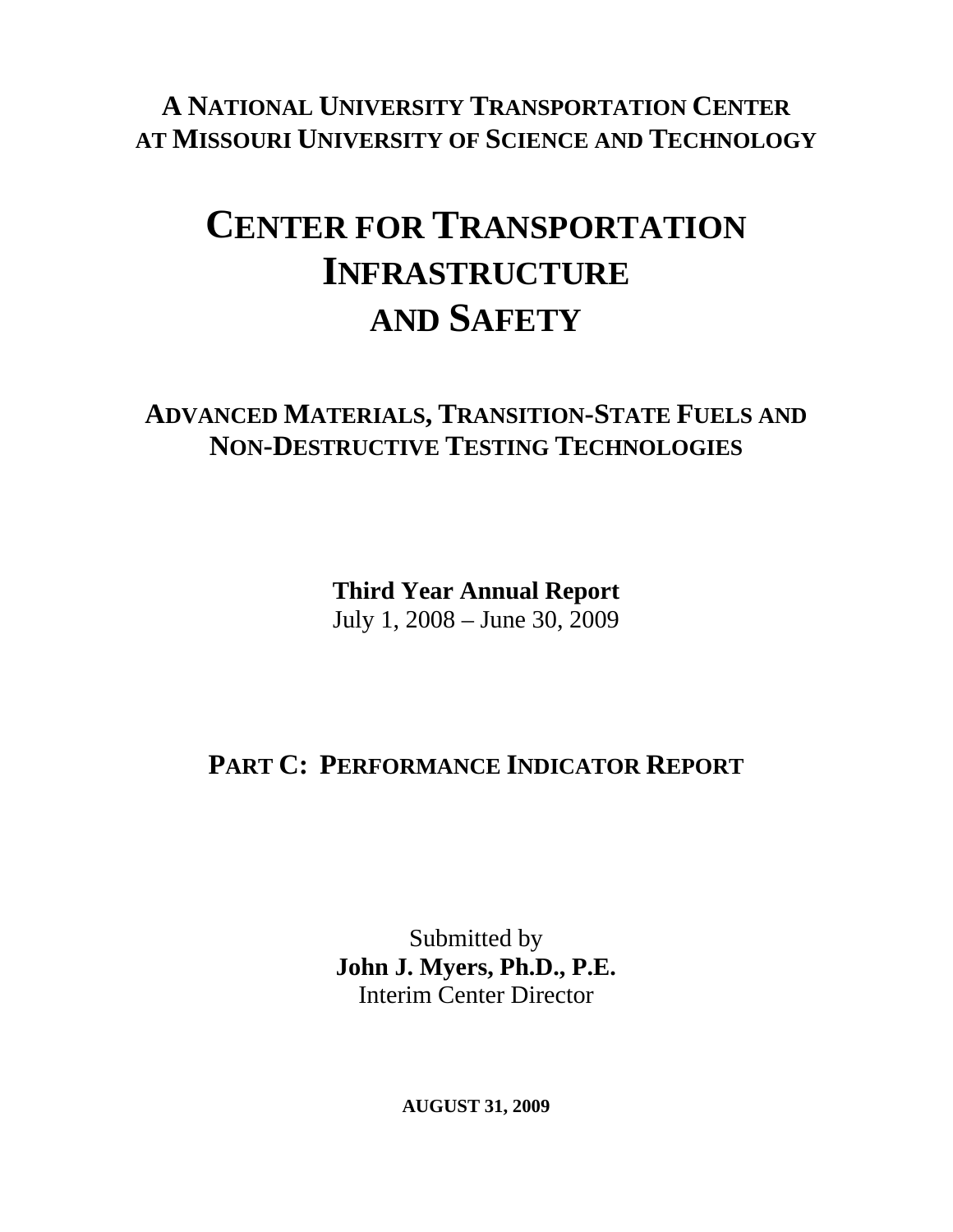### **Third Year Annual Report** Part C: Performance Indicator Report

### **Table of Contents**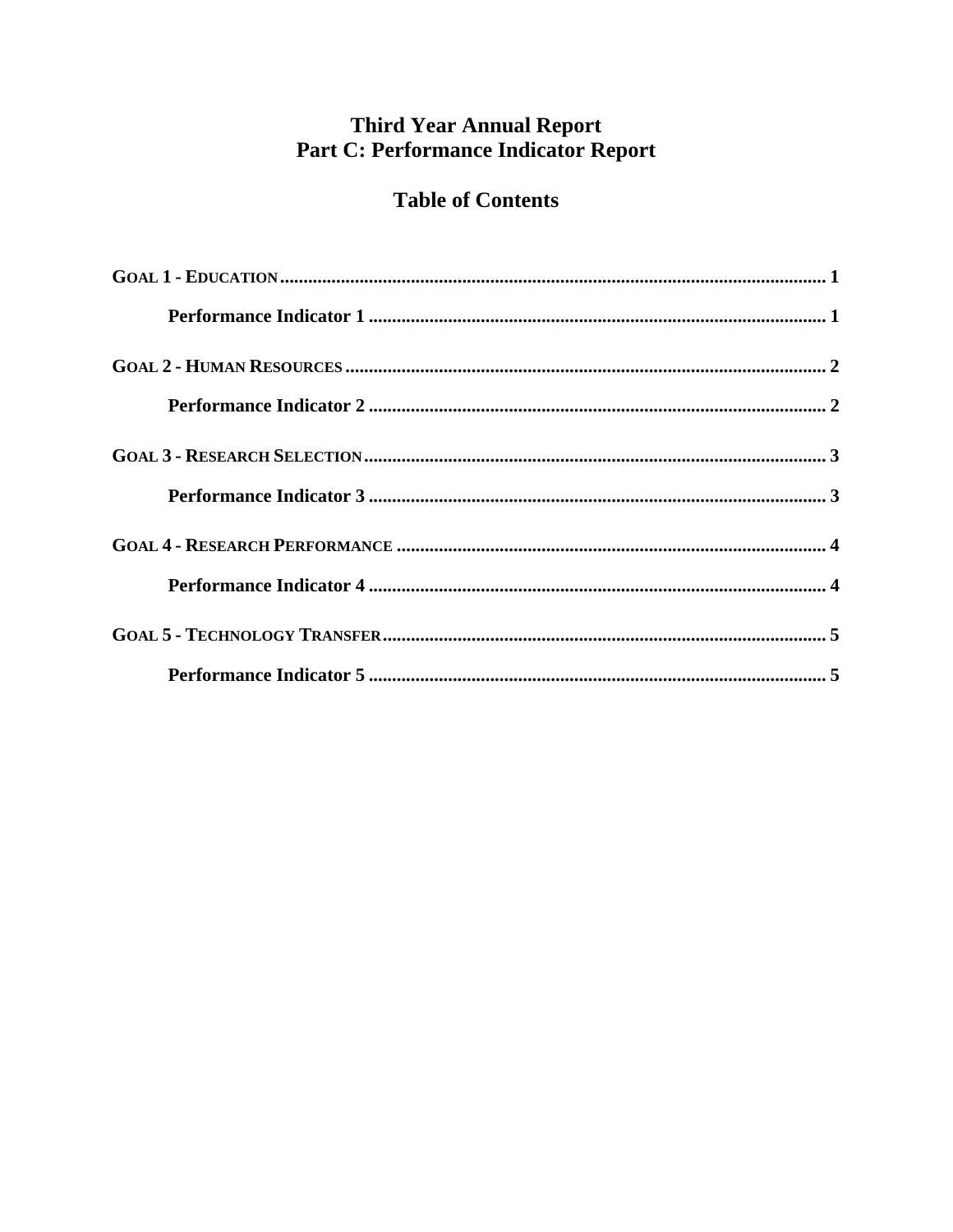# **GOAL 1 – EDUCATION**

A multidisciplinary program of course work and experiential learning that reinforces the Center's mission and theme.

#### **Performance Indicator 1**

Information about the Center's transportation education program for the academic year(s) being reported (Year III), in comparison with the baseline (Base) provided in the Appendix of the Center's Strategic Plan.

| <b>Transportation Education</b>                                              | <b>Base</b> | 2008-2009 |
|------------------------------------------------------------------------------|-------------|-----------|
| 1a. Cumulative number of transportation-related courses:                     | 89          | 81        |
| Undergraduate:                                                               | 43          |           |
| Graduate:                                                                    | 46          | 40        |
| 1b. Number of students participating in transportation research<br>projects: | 149         | 243       |
| Undergraduate:                                                               | 118         | 197       |
| Graduate:                                                                    | 29          | 46        |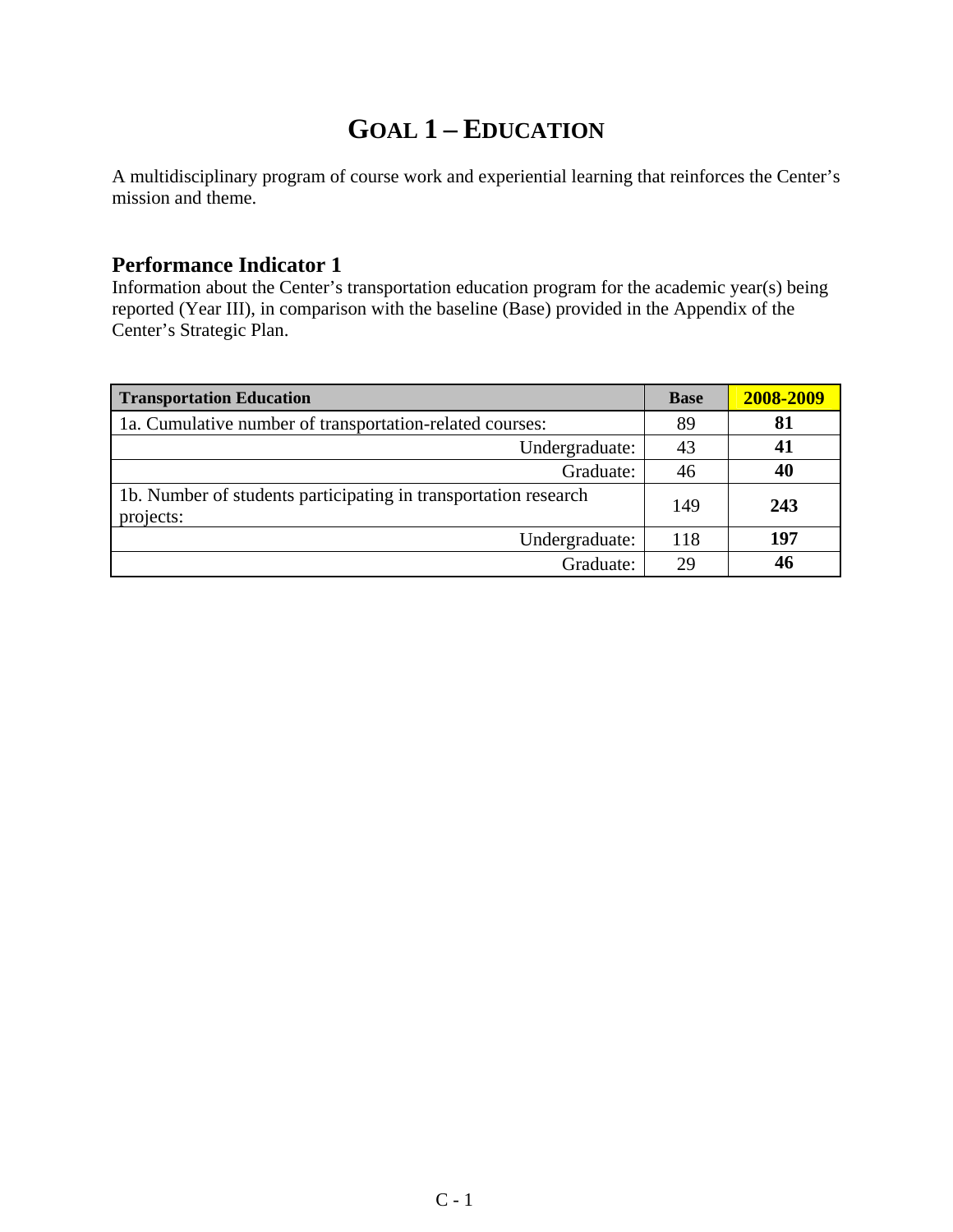# **GOAL 2 - HUMAN RESOURCES**

An increased number of students, faculty and staff who are attracted to and substantively involved in the undergraduate, graduate and professional programs of the Center.

#### **Performance Indicator 2**

Information about the Center's transportation education program for the academic year(s) being reported (Year III), in comparison with the baseline data (Base) provided in the Appendix of the Center's Strategic Plan.

| <b>Human Resources</b>                                                         | Master's    |           | <b>Doctorate</b> |           | <b>Total</b> |           |
|--------------------------------------------------------------------------------|-------------|-----------|------------------|-----------|--------------|-----------|
|                                                                                | <b>Base</b> | 2008-2009 | <b>Base</b>      | 2008-2009 | <b>Base</b>  | 2008-2009 |
| 2a. Cumulative number of<br>transportation-related<br>advanced degree programs | 5           | 5         | 5                | 5         | 10           | 10        |
| 2b. Numbers of Students<br>Enrolled                                            | 13          | 25        | 16               | 21        | 29           | 46        |
| 2c. Number of Students<br><b>Receiving Degrees</b>                             |             |           | 2                |           | 3            |           |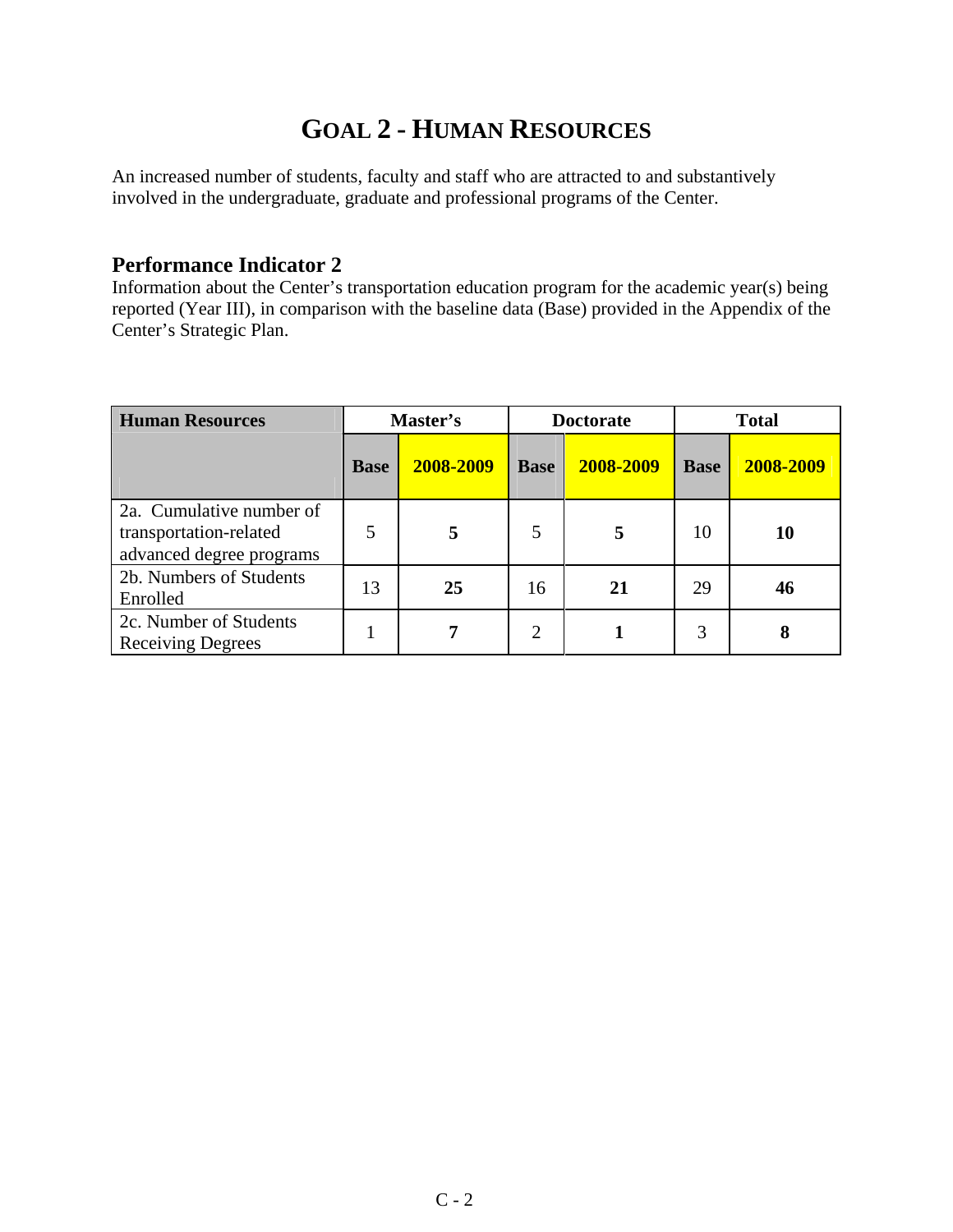# **GOAL 3 - RESEARCH SELECTION**

An objective process for selecting and reviewing research that balances multiple objectives of the program.

#### **Performance Indicator 3**

Information about the Center's transportation research selection process during the academic year(s) being reported (Year III).

| <b>Transportation Research Selection</b>              | 2008-2009   |
|-------------------------------------------------------|-------------|
| 3a. Research Projects Awarded by Center               | 24          |
| 3b. Number of those projects that you consider to be: |             |
| basic research                                        |             |
| advanced research                                     |             |
| applied research                                      |             |
| 3c. Total Budgeted Costs for Those Projects           | \$7,582,947 |

\* \$ Grand total includes NUTC match, non-federal and federal totals, but not administrative expenses, which total \$279,103.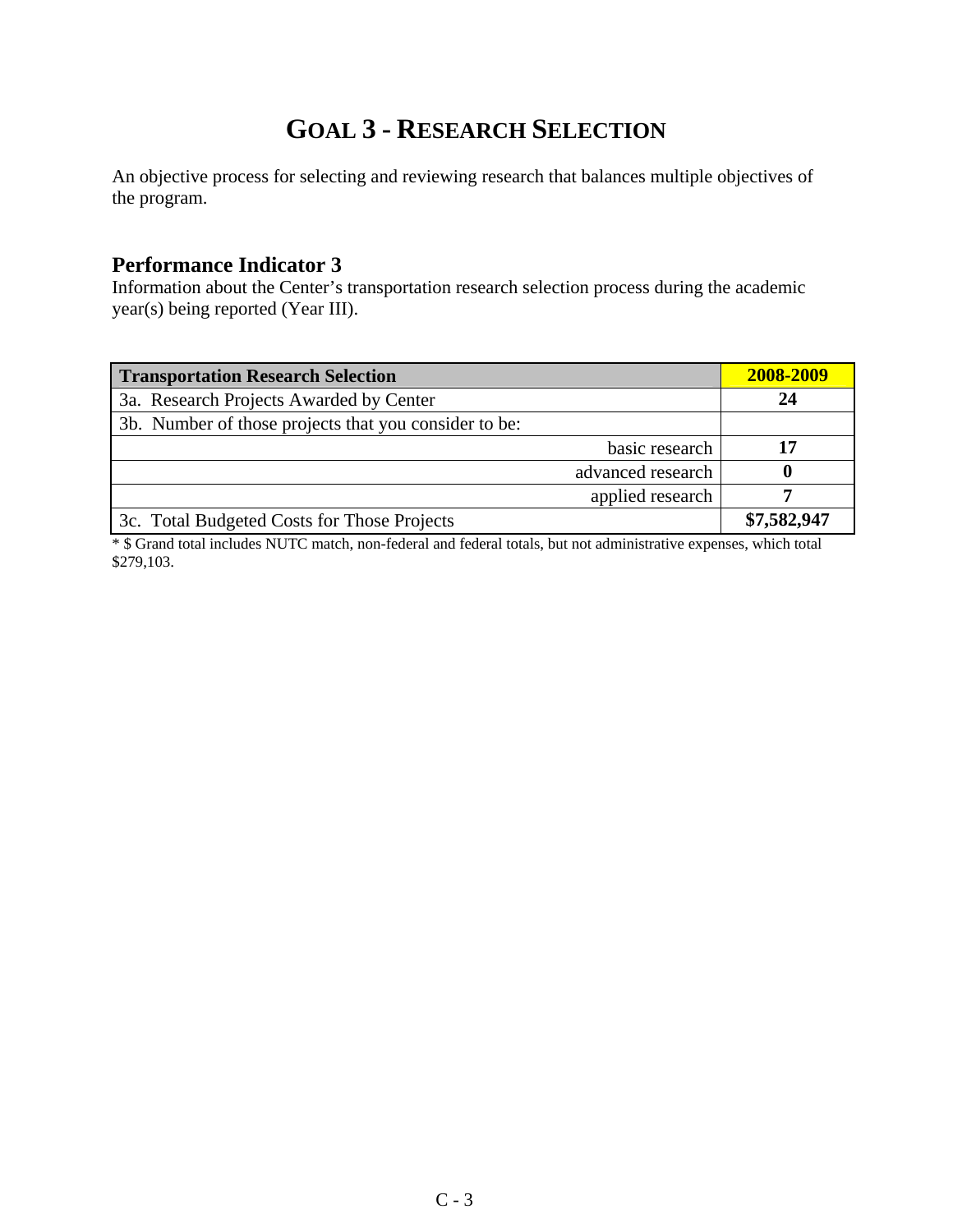# **GOAL 4 - RESEARCH PERFORMANCE**

An ongoing program of basic and applied research, the products of which are judged by peers or other experts in the field, to advance the body of knowledge in transportation.

#### **Performance Indicator 4**

Information about the Center's transportation research performance during the academic year(s) being reported (Year III):

| <b>Transportation Research Performance</b>                                                                                                        | 2008-2009 |
|---------------------------------------------------------------------------------------------------------------------------------------------------|-----------|
| 4a. Number of reports issued that resulted from transportation research projects<br>funded by the NUTC grant.                                     | 34        |
| 4b. Number of transportation research papers presented at academic/professional<br>meetings that resulted from projects funded by the NUTC grant. | 69        |

\* Performance is defined as a meritorious accomplishment, such as distinguished service awards, best paper award, fellow member, etc.